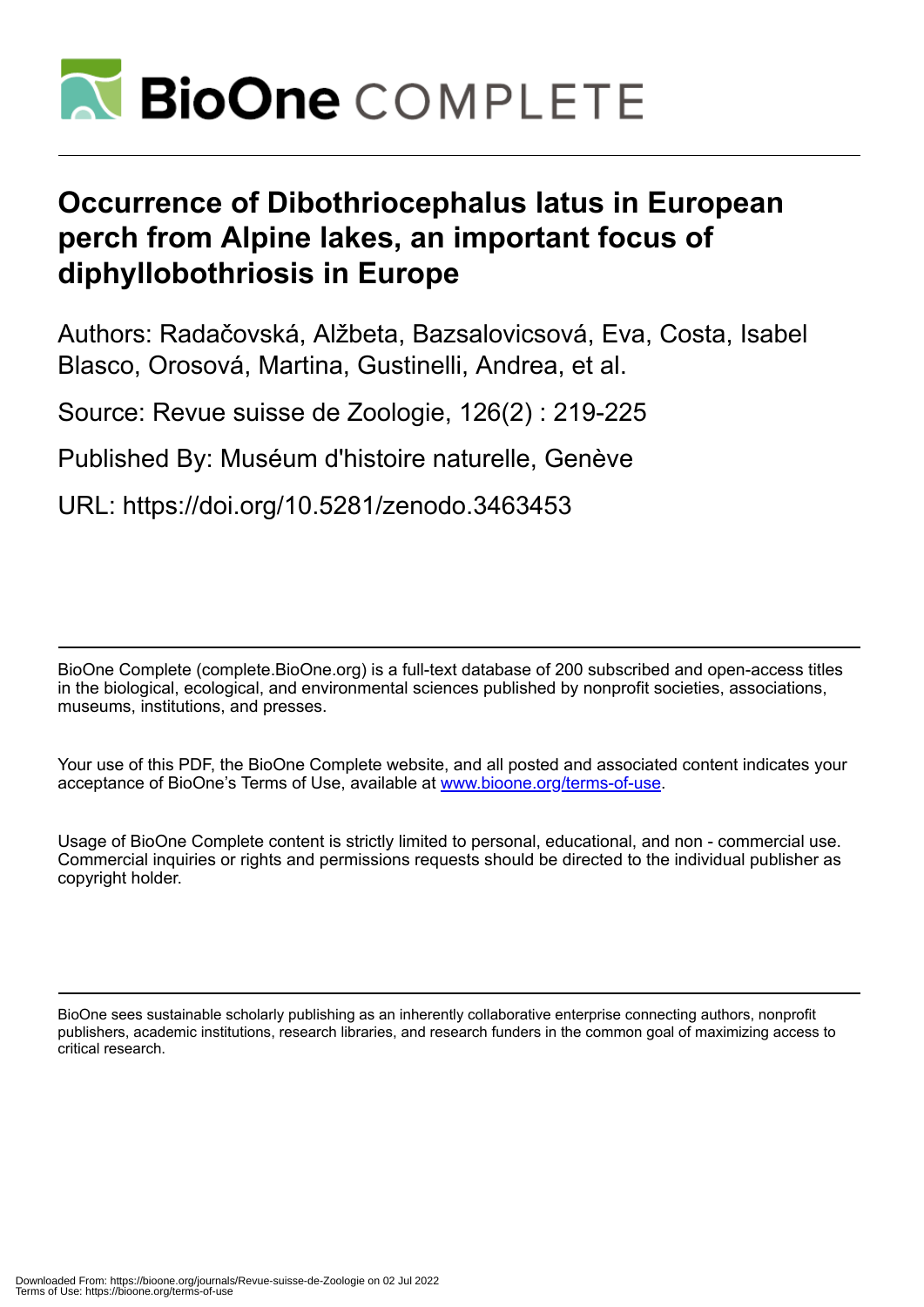# **Occurrence of** *Dibothriocephalus latus* **in European perch from Alpine lakes, an important focus of diphyllobothriosis in Europe**

# Alžbeta Radačovská<sup>1</sup>, Eva Bazsalovicsová<sup>1</sup>, Isabel Blasco Costa<sup>2</sup>, Martina Orosová<sup>1</sup>, Andrea Gustinelli<sup>3</sup> & Ivica Králová-Hromadová<sup>1\*</sup>

*<sup>1</sup> Institute of Parasitology, Slovak Academy of Sciences, Hlinkova 3, 04001 Košice, Slovakia*

- <sup>3</sup> Department of Veterinary Medical Sciences, University of Bologna, Via Tolara di Sopra 50, I-40064 Ozzano Emilia *(BO), Italy*
- *\* Corresponding author: hromadova@saske.sk*

**Abstract:** The broad fish tapeworm *Dibothriocephalus latus* (syn. *Diphyllobothrium latum*) is one of the most common causative agents of human diphyllobothriosis, a significant fish-borne parasitic zoonosis. In Europe, the occurrence of *D. latus* has been repeatedly reported in lakes of the Alps region, the Baltic region, Fennoscandia and Russia. Regular detection of *D. latus* plerocercoids in fish coming from different subalpine lakes linked with ongoing *D. latus* infection in humans indicates that Alpine region is a rather specific area from the medical, epidemiological and ecological point of view. Results from the examination of 688 European perch (*Perca fluviatilis*) from six subalpine lakes in Switzerland, France and northern Italy (Lakes Geneva, Neuchâtel, Biel, Como, Maggiore and Iseo) confirmed the ongoing occurrence of *D. latus* in the Alps region. The detected prevalence of *D. latus* in the studied Alpine lakes (2% in Lake Neuchâtel; 37.5% in Lake Biel; 6.4% in Lake Geneva; 22.8% in Lake Iseo [2018]; 12.8% in Lake Iseo [2017]; 15.2% in Lake Como; 16.7% in Lake Maggiore) was compared with previously published data. In addition, the importance of the Alpine lakes region and data on the epidemiology and ecology of *D. latus* related to subalpine lakes were discussed.

**Keywords:** Diphyllobothriosis - fish-borne zoonosis - plerocercoid - European perch - *Perca fluviatilis* - prevalence, genotyping.

# **INTRODUCTION**

Studies on the geographic distribution of parasitic species are fundamental for understanding their circulation in the natural environment and for an assessment of endemic regions. In the case of parasites with zoonotic potential, knowledge on the distribution of a particular species is furthermore important for determining the potential risk for humans. Food-borne transmission of causative agents of parasitic zoonoses is considered to be one of the most frequent paths of infection. A special category of food-borne diseases are fish-borne parasitic zoonoses, characterized by their transmission via freshwater, brackish or marine fish.

Diphyllobothriosis, caused by so-called "broad tapeworms" or "fish tapeworms" of different genera of the order Diphyllobothriidea, is a significant fish-borne parasitic zoonosis responsible for about 20 million human infections worldwide (Chai *et al*., 2005). One of the most common causative agents of human diphyllobothriosis is the broad fish tapeworm *Dibothriocephalus latus* (Linnaeus, 1758) (Cestoda: Diphyllobothriidea), previously known under the scientific name *Diphyllobothrium latum.* Recent phylogenetic study of the order Diphyllobothriidea divided the polyphyletic genus *Diphyllobothrium* into two, *Diphyllobothrium* and the resurrected *Dibothriocephalus* (Waeschenbach *et al*., 2017) comprising seven species with *D. latus* as the type species.

The complex life cycle of this tapeworm involves two intermediate hosts (crustaceans and fish) and a definitive host (fish-eating mammals, including humans). Humans, probably the main definitive host maintaining the life cycle of the parasite (Golay & Mariaux, 1995), can be infected by the consumption of raw or undercooked fish fillets containing infective larval stages, plerocercoids. Diphyllobothriosis has been associated with eating habits, such as the consumption of salted or marinated fish fillets

Manuscript accepted 04.06.2019 DOI: 10.5281/zenodo.3463453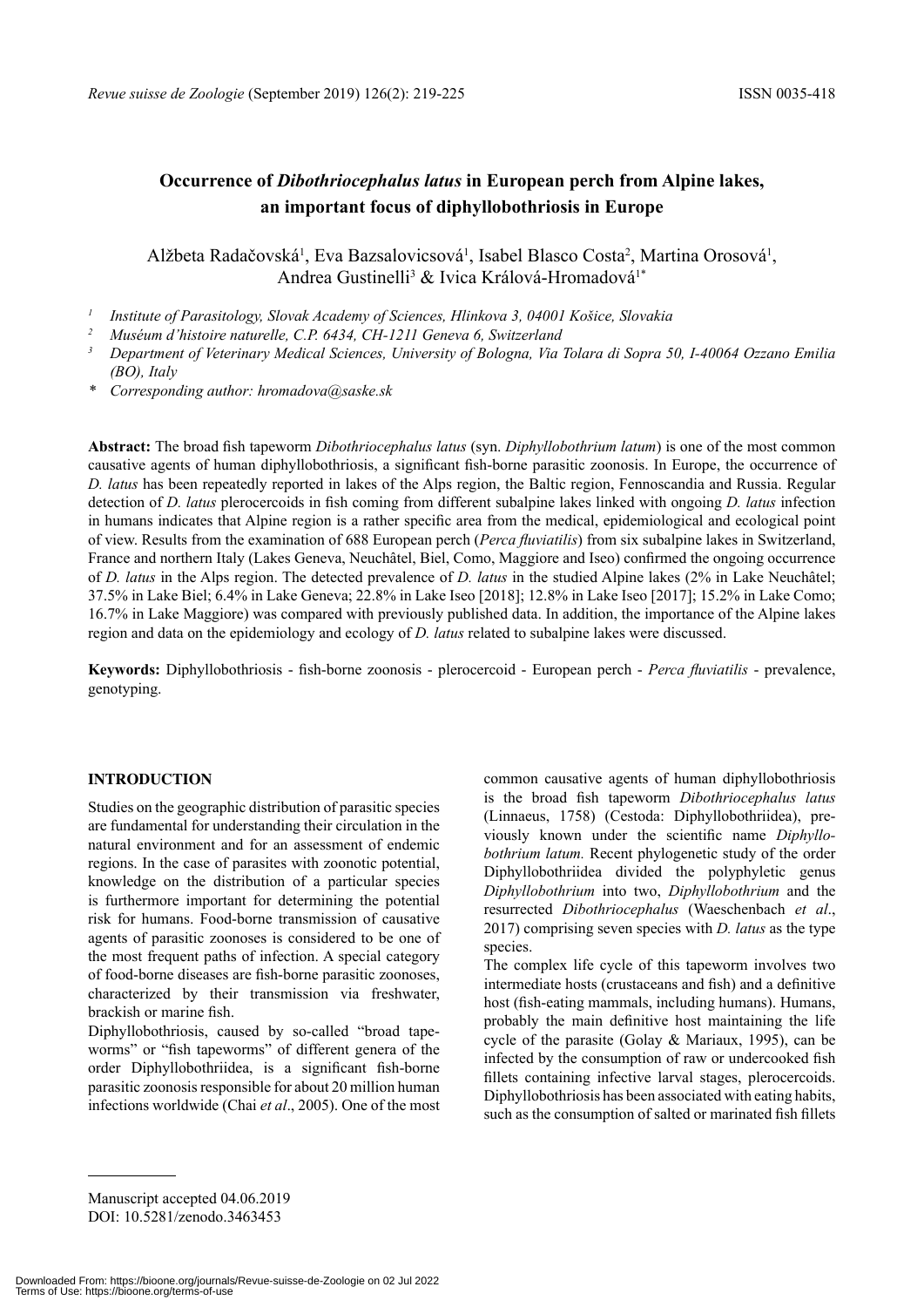in the Baltic or Scandinavian countries and local raw fish specialities in the Alpine region (Switzerland, France and northern Italy), which represents the area with frequent or relatively frequent occurrence of diphyllobothriosis in humans (Golay & Mariaux, 1995; Desvois *et al*., 2001; Peduzzi & Boucher-Rodoni, 2001; Terramocci *et al*., 2001; Dupouy-Camet & Peduzzi, 2004; Yera *et al*., 2008; Wicht *et al*., 2010a, b). Infections in humans can be either autochthonous, or *D. latus* can be acquired during trips or stays abroad (imported cases). On the other hand, the direct detection of plerocercoids in the second intermediate fish host reflects the occurrence of the parasite in a particular natural environment. In Europe, the European perch (*Perca fluviatilis*) is the most suitable host of *D. latus*, while the Northern pike (*Esox lucius*) serves as a common paratenic host, and the burbot (*Lota lota*) plays a less important role in transmitting *D. latus* to humans (Gustinelli *et al*., 2016). The occurrence of *D. latus* in fish has been frequently detected in lakes of the Alpine region, including northern Italy (Gustinelli *et al*., 2016), Switzerland and France (Dupouy-Camet *et al*., 2015). Moreover, regular detection of *D. latus* plerocercoids in fish was also confirmed in Russia (Klebanowski, 1985; Novak, 2012; Dugarov & Pronin, 2017), the Baltic region, in particular Estonia (Jõgiste & Barotov, 1993; Wicht *et al*., 2010a, b), and Fennoscandia, including Finland (Andersen & Valtonen, 1992; Valtonen & Julkunen, 1995; Valtonen *et al*., 1997), Norway (Vik, 1957) and Sweden (Akuffo *et al*., 2003).

The Alpine region represents an important area from a medical and epidemiological point of view due to local eating habits and the relatively frequent detection of *D. latus* infection in humans. The rather constant prevalence and regular detection of *D. latus* plerocercoids in fish also make this region very interesting from an ecological point of view. The aim of this study was to provide the latest data on the occurrence of *D. latus* plerocercoids in European perch from different Alpine lakes to reveal the current situation of *D. latus* occurrence and to compare it with previously published data.

# **MATERIAL AND METHODS**

A total of 688 European perch (*Perca fluviatilis*) originating from six Alpine lakes (Fig. 1) were examined for *D. latus* plerocercoids. Out of them, 156 fish originated from Lake Geneva (Switzerland/France), 50 from Lake Neuchâtel (Switzerland), 8 from Lake Biel (Switzerland), 46 from Lake Como (Italy), 48 from Lake Maggiore (Italy/Switzerland) and 380 from Lake Iseo (Italy). The examinations were carried out in March 2017 (Lakes Como, Maggiore and Iseo), May 2018 (Lake Iseo) and June 2018 (Lakes Geneva, Neuchâtel and Biel). The fish were caught by professional fishermen using gill nets and kept on ice until they were dissected. Fish were examined by parasitological necropsy focused on musculature and the peritoneal cavity (intestine, liver and other abdominal organs). In order to detect the presence of *D. latus* larvae in muscles, thin (approximately 5 mm) slices of fillets of whole fish were carefully examined by direct observation. The parasites found in host tissues were isolated by means of dissecting needles, checked under a stereomicroscope, placed in 0.9% NaCl solution and finally fixed in 96% molecular-grade ethanol for further molecular analyses.

For molecular genotyping of plerocercoids, genomic DNA of all individuals was isolated using the QIAamp®



Fig. 1. Schematic representation of sampling sites of *Dibothriocephalus latus* from European perch (*Perca fluviatilis*) from the Alpine lakes region. (1) Lake Geneva; (2) Lake Neuchâtel; (3) Lake Biel; (4) Lake Maggiore; (5) Lake Como; (6) Lake Iseo. FR, France; CH, Switzerland; IT, Italy. Maps obtained from d-maps.com.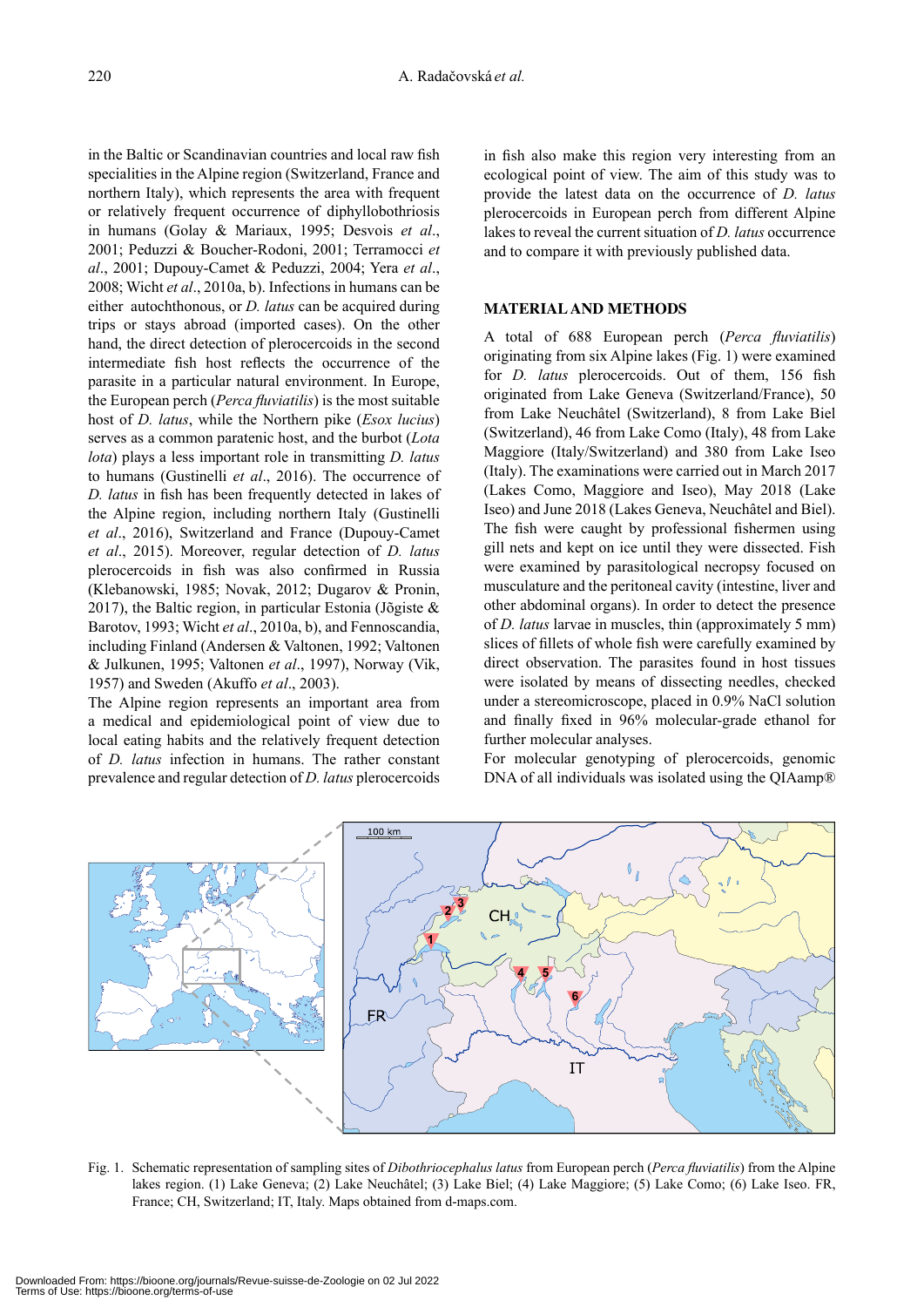DNA Mini Kit (QIAGEN, Hilden, Germany) following the instructions of the manufacturer. *D. latus*-specific PCR was performed with the forward MulLat3 (GGGGTGTTACGGGTATTATACTC) and reverse MulRevCom (ATGATAAGGGAYAGGRGCYCA) primers designed for amplification of a partial (437 bp) fragment of mitochondrial cytochrome *c* oxidase subunit 1 (*cox*1 mt DNA), according to Wicht *et al*. (2010b). The PCR products were visualized on 1.5% agarose gel and purified using exonuclease I and shrimp alkaline phosphatase (Werle *et al*., 1994). Sequencing was performed using the automatic genetic analyzer Applied Biosystems 3130xl (Applied Biosystems, Foster City, California, USA) and the BigDye Terminator v3.1 Cycle sequencing kit (Applied Biosystems). Contiguous sequences were assembled and inspected for errors using Geneious (version 10.0.5, Biomatters, Auckland, New Zealand). The newly obtained *cox*1 sequences were compared with respective sequences of *D. latus* available in the GenBank (https://www.ncbi.nlm.nih. gov/genbank/).

## **RESULTS**

Table 1 summarizes data on the fish examined and the prevalence detected in each particular lake. The lowest prevalence (2%) was detected in Lake Neuchâtel. The highest prevalence (37.5%) was observed in Lake Biel; however, this could be influenced by the rather low number ( $no = 8$ ) of fish examined. As for the other four lakes, the prevalence varied from 6.4% (Lake Geneva) up to 22.8% (Lake Iseo; 2018). The prevalence was mostly in the range of 10-20%, in particular 12.8% (Lake Iseo; 2017), 15.2% (Lake Como) and 16.7% (Lake Maggiore). Each fish was mainly infected by a single plerocercoid in the musculature, predominantly in dorsal muscles. In Lake Geneva, three fish were infected with two larvae and one perch harboured five plerocercoids.

Altogether, 108 plerocercoids were obtained from 688 European perch from the six studied Alpine lakes; all of them were subjected to molecular genotyping. Sequences of a 430 bp mitochondrial *cox*1 fragment of all individuals were 100% identical, and no intraspecific genetic diversity was observed. Comparison of the newly obtained data with the sequences deposited in the GenBank revealed 100% identity with *D. latus* from European perch from Switzerland (GenBank Accession numbers FM209180-1, GU997614, AY972071, DQ768197) and Italy (GU997613, KU341699, KU341702, KU341709, KU341711-2, KU341716), as well as with *D. latus* from Northern pike (KU341707 and KU341714) and burbot (KU341705) from Italy.

#### **DISCUSSION**

Current data on the occurrence of *D. latus* in perch from Lakes Como, Iseo, Maggiore, Geneva, Biel and Neuchâtel confirmed the presence of this medically important causative agent of diphyllobothriosis in the Alpine region, corresponding well to previously published results (Bouvier *et al*., 1963; Golay & Mariaux, 1995; Peduzzi & Boucher-Rodoni, 2001; Dupouy-Camet & Peduzzi, 2004; Nicolaud *et al*., 2005; Wicht *et al*., 2009a, b; Prearo *et al*., 2013; Dupouy-Camet & Yera, 2015; Dupouy-Camet *et al*., 2015; Gustinelli *et al*., 2016). These surveys were predominantly focused on examinations of European perch, the most suitable host of *D. latus* (Table 1). Hence, the data provided in the current paper were based only on examinations of perch, and no other fish species were investigated.

As has been observed previously, the majority of plerocercoids collected from perch were found in fillets, while only a few of them were collected from the serosa (Gustinelli *et al*., 2016). The location of plerocercoids in the visceral cavity also depends on the size of the perch. According to the personal experience of one co-author (A. Gustinelli), perch of larger size can ingest smaller infected perch, thus becoming a paratenic host, similarly to burbot and pike. In the current study, all plerocercoids were found in perch fillets; no larvae were detected in the peritoneal cavity or internal organs. The length of the perch examined ranged between 100-300 mm; however, most of the fish were around 150 mm in length, which may explain the absence of plerocercoids in the serosa.

Most studies on *D. latus* prevalence in fish have focused on Lake Geneva, shared between Switzerland and France, where the prevalence of *D. latus* in perch ranged between 4.0-29.2% (Dupouy-Camet & Peduzzi, 2004; Nicolaud *et al*., 2005; Wicht *et al*., 2009b; Dupouy-Camet & Yera, 2015; Dupouy-Camet *et al*., 2015). In contrast, the oldest data on the prevalence of *D. latus* in fish in Lake Geneva provided significantly higher values, in particular 95% in burbot and 58% in perch (Ketchekian, 1909 cited in Bouvier *et al*., 1963). These findings indicated the specific dynamics of the occurrence of *D. latus* in the Alpine region. Diphyllobothriosis caused by *D. latus* was a widespread fish-borne zoonosis at the beginning of the past century; however, it virtually disappeared later on (Gustinelli *et al*., 2016). Since the early 1980s, especially after year 2000, diphyllobothriosis has shown a comeback in some subalpine areas, particularly on the shores of the great subalpine lakes (Wicht *et al*., 2009a, b).

Currently, the detected prevalence of *D. latus* in perch from Lake Geneva was 6.4%, which fits into the most frequent and previously published values (4.0-12.0%) (Table 1). A rather high prevalence (22.2-28.6%) has been detected in burbot, and even a 100% prevalence was documented in pike (Dupouy-Camet & Yera, 2015; Dupouy-Camet *et al*., 2015). In general, pike seems to be the host with the highest detected prevalence of *D. latus*, with 12.5% in Lake Morat and 14.3% in Lake Biel, up to very high values of 71.4% (Lake Iseo), 84.2% (Lake Como) and 100% in Lakes Maggiore and Geneva (see Table 1 for references).

In the current study, the detected prevalence of *D. latus*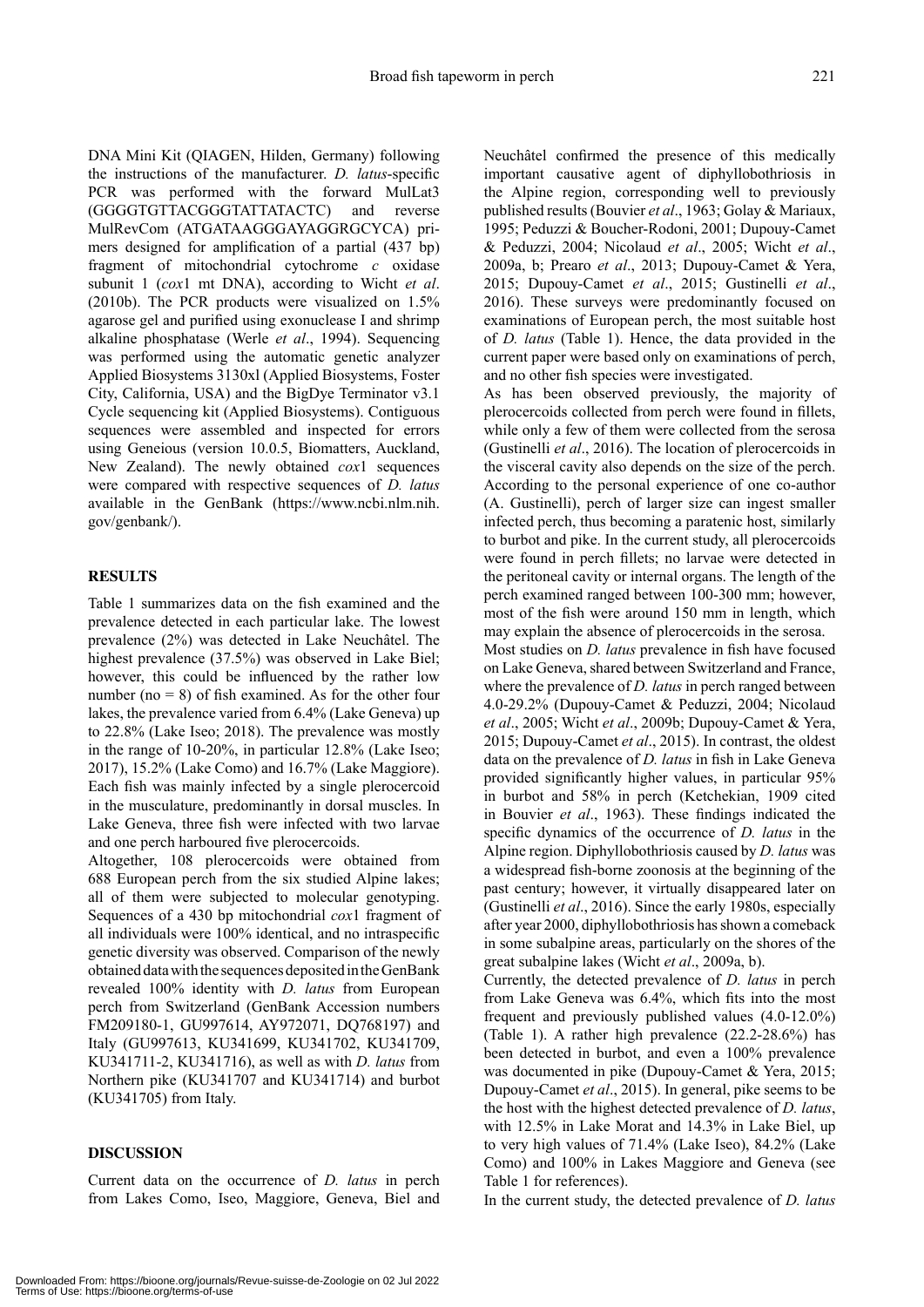| Country            | Locality       | Host           | No. of fish/<br>fillets examined | Prevalence (%) | Reference                      |
|--------------------|----------------|----------------|----------------------------------|----------------|--------------------------------|
| Italy              | Lake Como      | European perch | 609                              | 30.0           | Wicht et al., 2009a            |
|                    |                |                | 390*                             | 28.7           | Prearo et al., 2013            |
|                    |                |                | 426                              | 25.4           | Gustinelli et al., 2016        |
|                    |                |                | 46                               | 15.2           | current study                  |
|                    |                | Pike           | 19                               | 84.2           | Gustinelli et al., 2016        |
|                    |                | <b>Burbot</b>  | 55                               | 3.6            | Gustinelli et al., 2016        |
|                    | Lake Iseo      | European perch | 458                              | 7.6            | Gustinelli et al., 2016        |
|                    |                |                | 148                              | 12.8           | current study (2017 sampling)  |
|                    |                |                | 232                              | 22.8           | current study (2018 sampling)  |
|                    |                | Pike           | 7                                | 71.4           | Gustinelli et al., 2016        |
|                    |                | <b>Burbot</b>  | 26                               | 3.8            | Gustinelli et al., 2016        |
| Italy/Switzerland  | Lake Maggiore  | European perch | 309                              | 7.8            | Peduzzi & Boucher-Rodoni, 2001 |
|                    |                |                | 880**                            | 14.0           | Wicht et al., 2009b            |
|                    |                |                | 635                              | 6.6            | Gustinelli et al., 2016        |
|                    |                |                | 48                               | 16.7           | current study                  |
|                    |                | Pike           | $\mathbf{1}$                     | 100            | Gustinelli et al., 2016        |
| Switzerland/France | Lake Geneva    | European perch | $50*$                            | $8.0\,$        | Dupouy-Camet & Peduzzi, 2004   |
|                    |                |                | $50*$                            | 12.0           | Dupouy-Camet & Peduzzi, 2004   |
|                    |                |                | $50*$                            | 4.0            | Nicolaud et al., 2005          |
|                    |                |                | $50*$                            | 6.0            | Nicolaud et al., 2005          |
|                    |                |                | $50*$                            | $8.0\,$        | Nicolaud et al., 2005          |
|                    |                |                | $50*$                            | 10.0           | Nicolaud et al., 2005          |
|                    |                |                | 532**                            | 5.1            | Wicht et al., 2009b            |
|                    |                |                | $24*$                            | 29.2           | Dupouy-Camet et al., 2015      |
|                    |                |                | $25*$                            | 28.0           | Dupouy-Camet & Yera, 2015      |
|                    |                |                | 156                              | 6.4            | current study                  |
|                    |                | Pike           | 160                              | 12.5           | Bouvier et al., 1963           |
|                    |                |                | $6*$                             | 100            | Dupouy-Camet et al., 2015      |
|                    |                |                | $7*$                             | 100            | Dupouy-Camet & Yera, 2015      |
|                    |                | Burbot         | $7*$                             | 28.6           | Dupouy-Camet et al., 2015      |
|                    |                |                | $9*$                             | 22.2           | Dupouy-Camet & Yera, 2015      |
| Switzerland        | Lake Biel      | European perch | 81                               | 3.7            | Golay & Mariaux, 1995          |
|                    |                |                | 8                                | 37.5           | current study                  |
|                    |                | Pike           | $\overline{7}$                   | 14.3           | Golay & Mariaux, 1995          |
|                    | Lake Morat     | European perch | 19                               | 5.3            | Golay & Mariaux, 1995          |
|                    |                | Pike           | 8                                | 12.5           | Golay & Mariaux, 1995          |
|                    | Lake Neuchâtel | European perch | 50                               | 2.0            | current study                  |
|                    |                | Pike           | $26\,$                           | 11.5           | Bouvier et al., 1963           |

\* indicates examination of European perch fillets; \*\* either whole fish or fish fillets were investigated depending on the type of samples provided by the fishermen.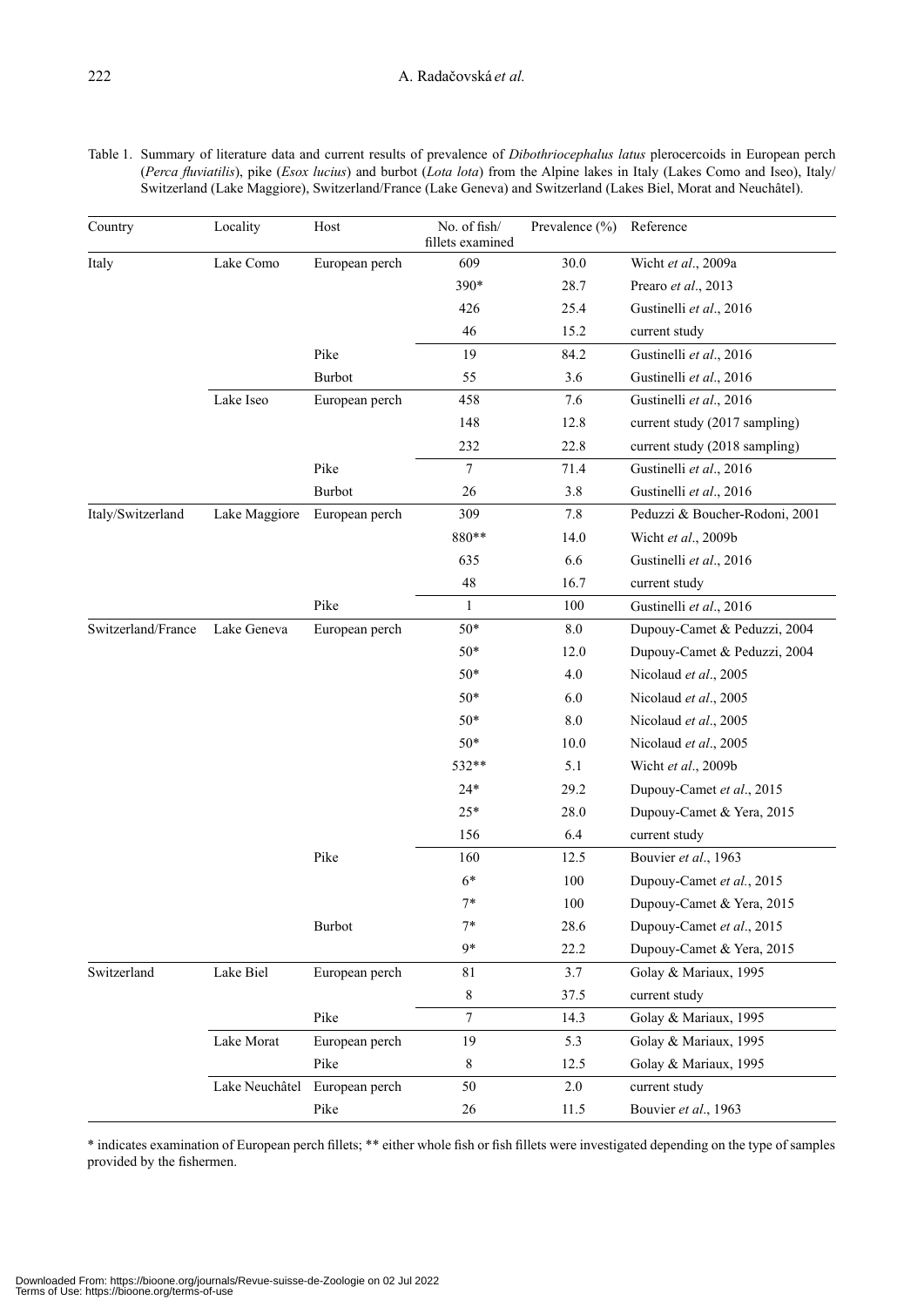in perch from Lake Como was the lowest (15.2%) when compared with previously reported data (Table 1). In three other lakes (Iseo, Maggiore and Biel), the prevalence in perch revealed the highest values in comparison with previous data (Table 1). Since only eight fish were currently examined in Lake Biel, and a different sample size of examined fish was analysed in the present work and previously published surveys, it is difficult to compare data on prevalence and make reliable conclusions.

Besides the Alpine lakes, the presence of *D. latus* has also been confirmed in fish in Russia, the Baltic region, and Fennoscandia (see the above references in the Introduction). However, diphyllobothriosis seems to be strongly reduced or even to have disappeared in many of these localities (Scholz & Kuchta, 2016), which may have several explanations. In the past, *D. latus* occurred in a particular locality, but due to some environmental/ biological changes preventing the maintenance of the parasite life cycle, it has disappeared from the region. Another explanation for the lack of data on *D. latus* occurrence in previously endemic areas, such as the Baltic region and Fennoscandia, are altered eating habits of humans, resulting in a decrease of diphyllobothriosis to the point that it is no longer a serious medical problem. As a consequence, physicians and parasitologists can pay lower attention to this parasitosis.

In the subalpine territory, humans seem to be the most suitable host of *D. latus* (Wicht *et al*., 2009b) and probably serve as the only definitive host maintaining the life cycle of the parasite (Golay & Mariaux, 1995). Wild or domesticated carnivores may play only a minor role in the continuation of the cycle (Dupouy-Camet & Peduzzi, 2004). Although knowledge on the ecology and epidemiology of helminths shared by wild carnivores in Europe is limited, wild felids can contribute to environmental contamination and maintenance of the life cycle of *D. latus* (Otranto *et al*., 2015; Zottler *et al*., 2019). However, the latest examination of 168 stray cats in different regions in Switzerland revealed the presence of *D. latus* eggs only in one faecal sample (Zottler *et al*., 2019).

The presence of *D. latus* in perch in Alpine lakes is of great importance from a public health perspective, as the increasing popularity of raw fish dishes is thought to be linked to the re-emergence of human diphyllobothriosis in the subalpine area (Wicht *et al*., 2009b). Plerocercoids may survive in perch from several months up to a few years (Dick *et al*., 2001; Dick, 2007), and since they mainly prefer dorsal muscles (Prearo *et al*., 2013), they can be easily missed during food preparation (Jackson *et al*., 2007). Therefore, it is not surprising that human diphyllobothriosis in the Alpine lakes has corresponded to the infection of perch with *D. latus* plerocercoids (Wicht *et al*., 2007), and the subalpine area has been the site of several episodes of human infections (Gustinelli *et al*., 2016). Ineffective sewage treatment systems, which

lead to the contamination of lakes by cestode eggs shed by infected humans, is the second main risk factor for the persistence of diphyllobothriosis in subalpine lakes (Gustinelli *et al*., 2016). In addition, faecal pollution of lakes by professional and leisure fishing on and around lakes can also be considered as one of the important factors in the continuation of the life cycle (Dupouy-Camet  $\&$ Peduzzi, 2004). Therefore, preventive measures, sanitary precautions and healthcare education concerning safe raw fish preparation have been permanently important and should also continue in future.

Ongoing epidemiological and ecological monitoring of diphyllobothriosis in the Alpine region has provided the latest data and dynamics on the occurrence of this fish-borne zoonosis. As for other European regions, upto-date surveys are necessary for accurate knowledge on human diphyllobothriosis and the circulation of *D. latus* in the natural environment. Special attention should be paid to localities with previous findings of the tapeworm based only on morphology. Modern differentiation techniques and the latest knowledge on ecology and distribution of *D. latus* should be applied in future studies on this medically important and biologically interesting tapeworm.

## **ACKNOWLEDGEMENTS**

The authors would like to acknowledge Mrs Janik Pralong from the Muséum d'histoire naturelle, Geneva, Switzerland and Dr Roman Kuchta, Institute of Parasitology, České Budějovice, Czech Republic for their valuable assistance during field work. The authors are grateful to the reviewers for their valuable comments and suggestions, which improved the manuscript. The work was financially supported by the Slovak Research and Development Agency under contract APVV-15- 0004, the Slovak Grant Agency VEGA no. 2/0134/17 and by the Research & Development Operational Programme funded by the ERDF: Environmental protection against parasitozoonoses under the influence of global climate and social changes (code ITMS: 26220220116; rate 0.2).

## **REFERENCES**

- Akuffo H., Linder E., Ljungström I., Wahlgren M. 2003. Parasites of the Colder Climates. *Taylor & Francis, London*, 359 pp.
- Andersen K.I., Valtonen E.T. 1992. Segregation and co-occurence of larval cestodes in freshwater fishes in the Bothnian Bay, Finland. *Parasitology* 104: 161-168.
- Bouvier G., Horning B., Matthey G. 1963. La diphyllobothriose en Suisse, plus spécialement en Suisse romande. *Bulletin de l'Académie Suisse des Sciences Médicales* 19: 364-374.
- Chai J., Murell K.D., Lymbery A.J. 2005. Fish-borne parasitic zoonoses: Status and issues. *International Journal for Parasitology* 35: 1233-1254.
- Desvois L., Gregory A., Ancelle T., Dupouy-Camet J. 2001.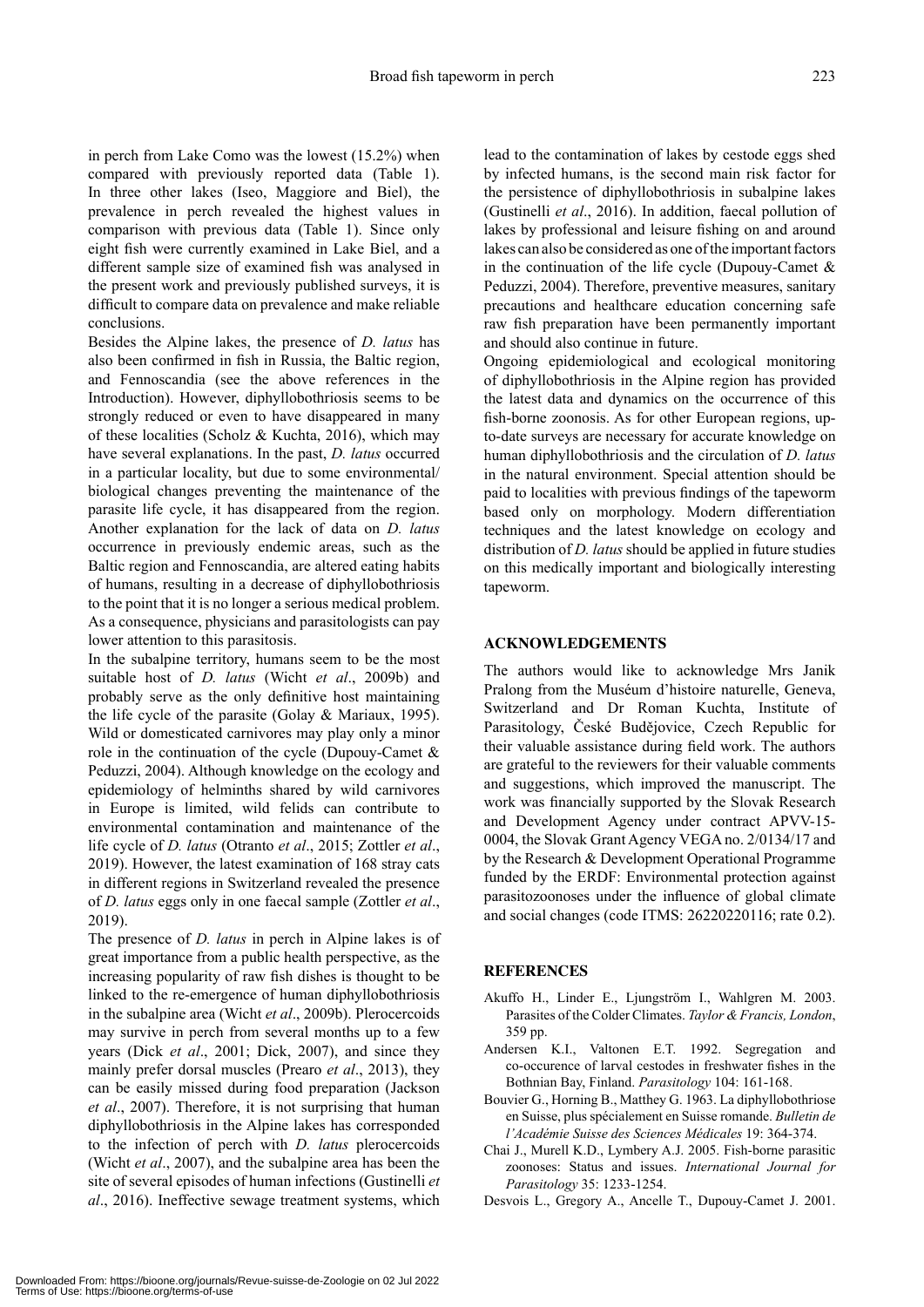Enquête sur l'incidence de la bothriocéphalose en Haute-Savoie (1993-2000). *Bulletin épidémiologique hebdomadaire* 45: 211-213.

- Dick T.A. 2007. Diphyllobothriasis: The *Diphyllobothrium latum* human infection conundrum and reconciliation with a worldwide zoonozis. *In:* Murell K.D., Fried B. (eds). Food-borne parasitic zoonozes: Fish and Plant-Borne Parasites. *Springer*, 429 pp.
- Dick T.A., Nelson P.A., Choudhury A. 2001. Diphyllobothriasis: update on human cases, foci, patterns and sources of human infections and future considerations. *Southeast Asian Journal of Tropical Medicine and Public Health* 32: 59-76.
- Dugarov Z.N., Pronin N.M. 2017. Faunal diversity and dynamics of species richness and dominance of parasite communities in age series of the perch (*Perca fluviatilis*). *Russian Journal of Ecology* 48: 38-44.
- Dupouy-Camet J., Peduzzi R. 2004. Current situation of human diphyllobothriasis in Europe. *Eurosurveillance* 9: 31-35.
- Dupouy-Camet J., Yera H. 2015. Redécouverte de la diphyllobothriose dans la région des lacs sub-alpins franҫais. 2015. *Bulletin de l'Académie vétérinaire de France* 168: 172-178.
- Dupouy-Camet J., Haidar M., Dei-Cas E., Yera H., Espinat L., Benmostefa A., Guillard J., Aliouat-Denis C.M. 2015. Prévalence de l'infestation par *Diphyllobothrium latum* de différents poissons des lacs Léman, du Bourget et d'Annecy et évaluation de l'incidence des cas humains auprès des laboratoires d'analyse médicale de la région (2011-2013). *Bulletin épidémiologique, santé animale et alimentation* 67: 2-5.
- Golay M., Mariaux J. 1995. Situation de *Diphyllobothrium latum* L., 1758, dans quatre lacs du plateau suisse. *Bulletin de la Société Neuchâteloise des Sciences Naturelles* 118: 79-86.
- Gustinelli A., Menconi V., Prearo M., Caffara M., Righetti M., Scanzio T., Raglio A., Fioravanti M.L. 2016. Prevalence of *Diphyllobothrium latum* (Cestoda: Diphyllobothriidae) plerocercoids in fish species from four Italian lakes and risk for the consumers. *International Journal of Food Microbiology* 17: 109-112.
- Jackson Y., Pastore R., Sudre P., Loutan L., Chappuis F. 2007. *Diphyllobothrium latum* outbreak from marinated raw perch, Lake Geneva, Switzerland. *Emerging Infectious Diseases* 13: 1957-1958.
- Jõgiste A., Barotov O. 1993. Helminthosis in Estonia 1960- 1989. *Eesti Arstide Liidu Ajakiri* 4: 251-254. [Article in Estonian]
- Ketchekian C. 1909. Nouvelles recherches sur les larves de *Bothriocephalus latus* (L.). Thèse, Faculté de Médecine, Lausanne, 42 pp. Cited in: Bouvier G., Horning B., Matthey G. 1963. La diphyllobothriose en Suisse, plus spécialement en Suisse romande. *Bulletin de l'Académie Suisse des Sciences Médicales* 19: 364-374.
- Klebanovskii V.A. 1985. Diphyllobothriases (pp. 164-178). *In:* Helminthiases of man (Epidemiology and control). *Moscow*, *Medicina*. [In Russian]
- Nicolaud J., Yéra H., Dupouy-Camet J. 2005. Prévalence de l'infestation par *Diphyllobothrium latum*, L., 1758 chez les perches (*Perca fluviatilis*) du lac Léman. *Parasite* 12: 362-364.
- Novak A. 2012. The specific features of *Diphyllobothrium latum* circulation in the natural foci of the Kostroma region. *Meditsinskaia Parazitologiia* 1: 35-37. [In Russian]
- Otranto D., Cantacessi C., Dantas-Torres F., Brianti E., Pfeffer M., Genchi C., Guberti V., Capelli G., Deplazes P. 2015. The role of wild canids and felids in spreading parasites to dogs and cats in Europe. Part II: Helminths and arthropods. *Veterinary Parasitology* 213: 24-37.
- Peduzzi R., Boucher-Rodoni R. 2001. Resurgence of human bothriocephalosis (*Diphyllobothrium latum*) in the subalpine lake region. *Journal of Limnology* 60: 41-44.
- Prearo M., Pavoletti E., Gustinelli A., Caffara M., Righetti M., Bona M.C., Scanzio T., Ru G., Fioravanti M. 2013. *Diphyllobothrium latum* in Italy: plerocercoids larvae distribution in perch (*Perca fluviatilis*) fillets. *Italian Journal of food safety* 2: e2.
- Scholz T., Kuchta R. 2016. Fish-borne, zoonotic cestodes (*Diphyllobothrium* and relatives) in cold climates: A neverending story of neglected and (re)-emergent parasites. *Food and Waterborne Parasitology* 4: 1-62.
- Terramocci R., Pagani L., Brunati P., Gatti S., Bernuzzi A.M., Scaglia M. 2001. Reappearance of human diphyllobothriasis in a limited area of Lake Como, Italy. *Infection* 29: 93-95.
- Valtonen E.T., Julkunen M. 1995. Influence of the transmission of parasites from prey fishes on the composition of the parasite community of a predatory fish. *Canadian Journal of Fisheries and Aquatic Sciences* 52: 233-245.
- Valtonen E.T., Holmes J.C., Koskivaara M. 1997. Eutrophication, pollution and fragmentation: effects on parasite communities in roach (*Rutilus rutilus*) and perch (*Perca fluviatilis*) in four lakes in central Finland. *Canadian Journal of Fisheries and Aquatic Sciences* 54: 572-285.
- Vik R. 1957. Studies of the helminth fauna of Norway. I. Taxonomy and ecology of *Diphyllobothrium norvegicum* n. sp. and the plerocercoid of *Diphyllobothrium latum* (L.). *Norwegian Journal for Zoology* 5: 26-93.
- Waeschenbach A., Brabec J., Scholz T., Littlewood D.T.J., Kuchta R. 2017. The catholic taste of broad tapeworms – multiple routes to human infection. *International Journal for Parasitology* 47: 831-843.
- Wicht B., de Marval F., Peduzzi R. 2007. *Diphyllobothrium nihonkaiense* (Yamane *et al.,* 1986) in Switzerland: First molecular evidence and case reports. *Parasitology International* 56: 195-199.
- Wicht B., Gustinelli A., Fioravanti M.L., Invernizzi S., Peduzzi R. 2009a. Prevalence of the broad tapeworm *Diphyllobothrium latum* in perch (*Perca fluviatilis*) and analysis of abiotic factors influencing its occurrence in Lake Lario (Como, Italy). *Bulletin of European Association of Fish Pathologists* 29: 58-65.
- Wicht B., Limoni C., Peduzzi R., Petrini O. 2009b. *Diphyllobothrium latum* (Cestoda: Diphyllobothriidea) in perch (*Perca fluviatilis*) in three sub-alpine lakes: influence of biotic and abiotic factors on prevalence. *Journal of Limnology* 68: 167-173.
- Wicht B., Ruggeri-Bernardi N., Yanagida T., Nakao M., Peduzzi R., Ito A. 2010a. Inter- and intra-specific characterization of tapeworms of the genus *Diphyllobothrium* (Cestoda: Diphyllobothriidea) from Switzerland, using nuclear and mitochondrial DNA targets. *Parasitology International* 59: 35-39.
- Wicht B., Yanagida T., Scholz T., Ito A., Jiménez J.A., Brabec J. 2010b. Multiplex PCR for differential identification of broad tapeworms (Cestoda: *Diphyllobothrium*) infecting humans. *Journal of Clinical Microbiology* 48: 3111-3116.